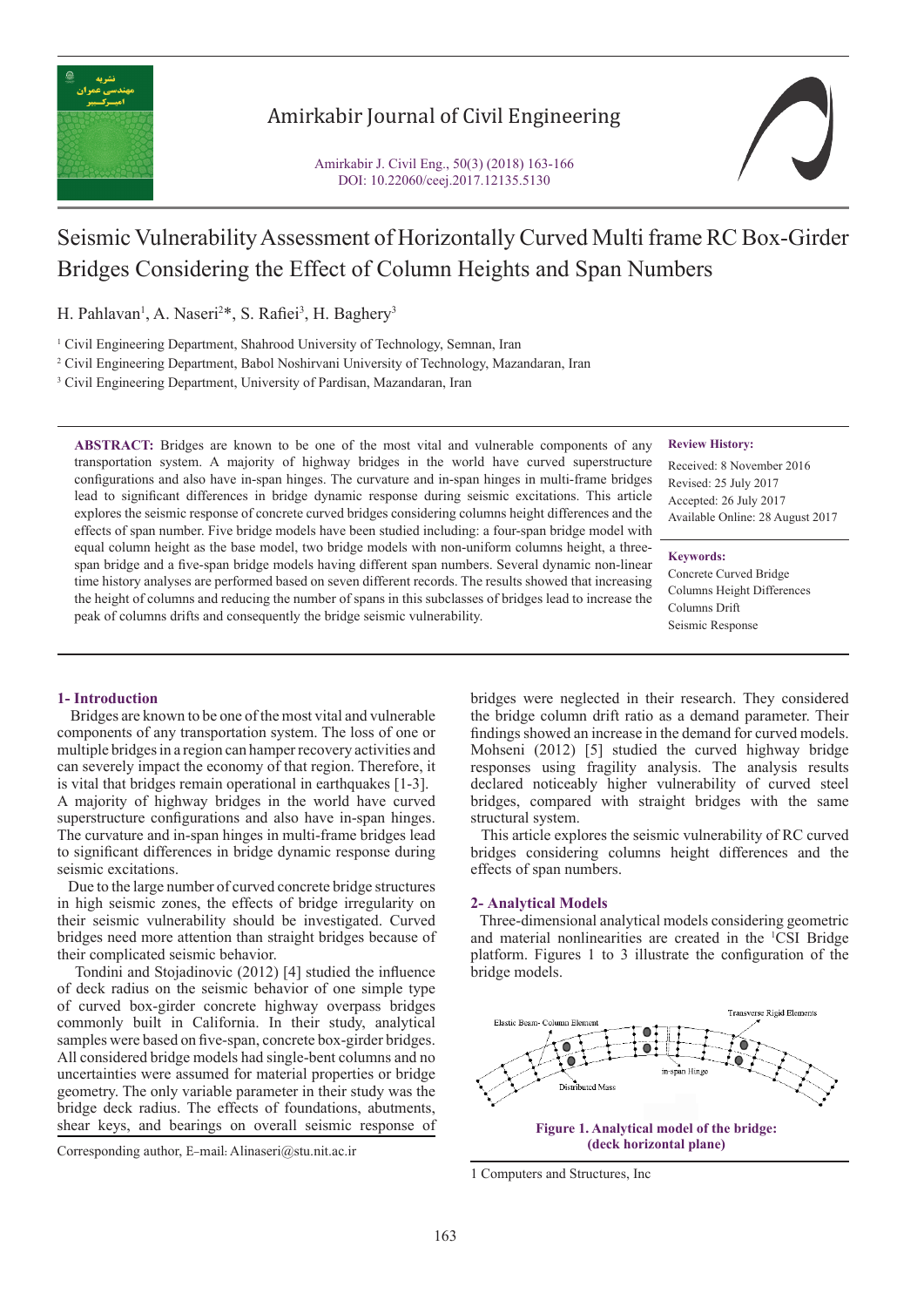

**Figure 2. Considered bridge model elevation having non uniform columns height**



**Figure 3. 3D considered bridge model having uniform columns height**

| Specifications of the bridge model   | Unit   | 5 span   | 3 span   | $h-h-h$  | $1.25h - 1.5h - h$   | $1.75h - 2.5h - h$ |
|--------------------------------------|--------|----------|----------|----------|----------------------|--------------------|
| Number of columns for each bent      | number | 4        | 4        | 4        | 4                    | 4                  |
| Height of the columns                | m      | 5.8      | 5.8      | 5.8      | $5.80 - 8.70 - 7.25$ | 5.80-14.50-10.15   |
| Diameter of each column              | m      | 1.53     | 1.53     | 1.53     | 1.53                 | 1.53               |
| Number of column rebars $(11\#)$     | number | 42       | 42       | 42       | 49                   | 54                 |
| Stirrap gaps in columns $(4#)$       | m      | 0.3      | 0.3      | 0.3      | 0.3                  | 0.3                |
| span length                          | m      | 26.48    | 44.13    | 33.1     | 33.1                 | 33.1               |
| Span winth                           | m      | 33.5     | 33.5     | 33.5     | 33.5                 | 33.5               |
| Box girder segments                  | number | 11       | 11       | 11       | 11                   | 11                 |
| Deck total heigth                    | m      | 1.46     | 1.46     | 1.46     | 1.46                 | 1.46               |
| Top flang thikness of boxgirder      | m      | 0.2      | 0.2      | 0.2      | 0.2                  | 0.2                |
| Bottom flang thikness of boxgirder   | m      | 0.2      | 0.2      | 0.2      | 0.2                  | 0.2                |
| Web thikness of boxgirder            | m      | 0.3      | 0.3      | 0.3      | 0.3                  | 0.3                |
| Axe to axe distence of deck segments | m      | 2.86     | 2.86     | 2.86     | 2.86                 | 2.86               |
| Foundation displecemental stiffness  | kN/mm  | 7.06     | 7.06     | 7.06     | 7.06                 | 7.06               |
| Foundation rotationall stiffness     | kN/mm  | $\theta$ | $\Omega$ | $\Omega$ | $\Omega$             | $\theta$           |

**Table 1. The geometric configurations for considered bridge models**

 The results of non-linear time history analyses are used to develop seismic demand models. To consider the effects of column heights and span numbers on the vulnerability of the bridges, beside basic model having uniform columns height, four different bridge models having different column height and different span numbers are considered for fourspan curved bridges with the typical span length of 33 m which is the median span length of this bridge inventory in California (Ramanathan 20120) [6]. Structural characteristics are assumed to be constant during modeling changes. Bridge geometric configurations, column specifications, the boxgirder specifications and other structural details for considered bridge models are adopted from (Ramanathan 2012) and the box girder section properties can be calculated accordingly. The geometric configurations for considered bridge models are summarized in Table 1 [6].

# **3- Insights from non-linear Dynamic Analysis of Considered Bridge Models**

 Three dimensional analytical models considering geometric and material non-linearities are created in the CSI bridge platform. The results of non-linear time history analyses for